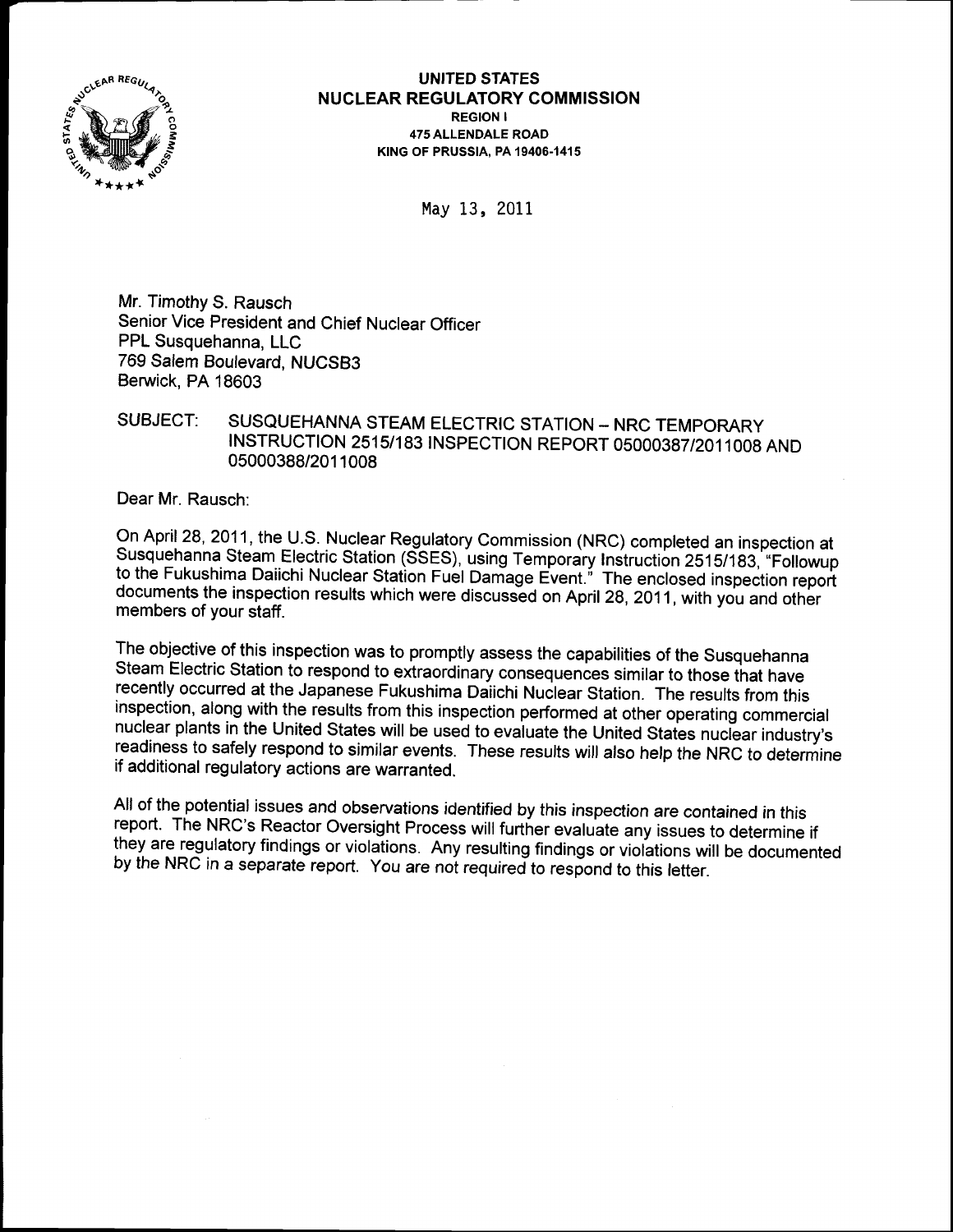T. Rausch <sup>2</sup>

ln accordance with 10 CFR 2.390 of the NRC's "Rules of Practice," a copy of this letter and its enclosure will be made available electronically for public inspection in the NRC Public Document Room or from the Publicly Available Records (PARS) component of NRC's Agencywide Documents Access and Management System (ADAMS), accessible from the NRC Web site at http://www.nrc.gov/reading-rm/adams.html (the Public Electronic Reading Room).

Sincerely,

 $\sigma$ ure

Lawrence T. Doerflein, Chief Engineering Branch 2 Division of Reactor Safety

Docket Nos.: 50-387; 50-388 License Nos.: NPF-14, NPF-22

Enclosure: Inspection Report 05000387/201 1008 and 05000388/201 1008

cc w/encl: Distribution via ListServ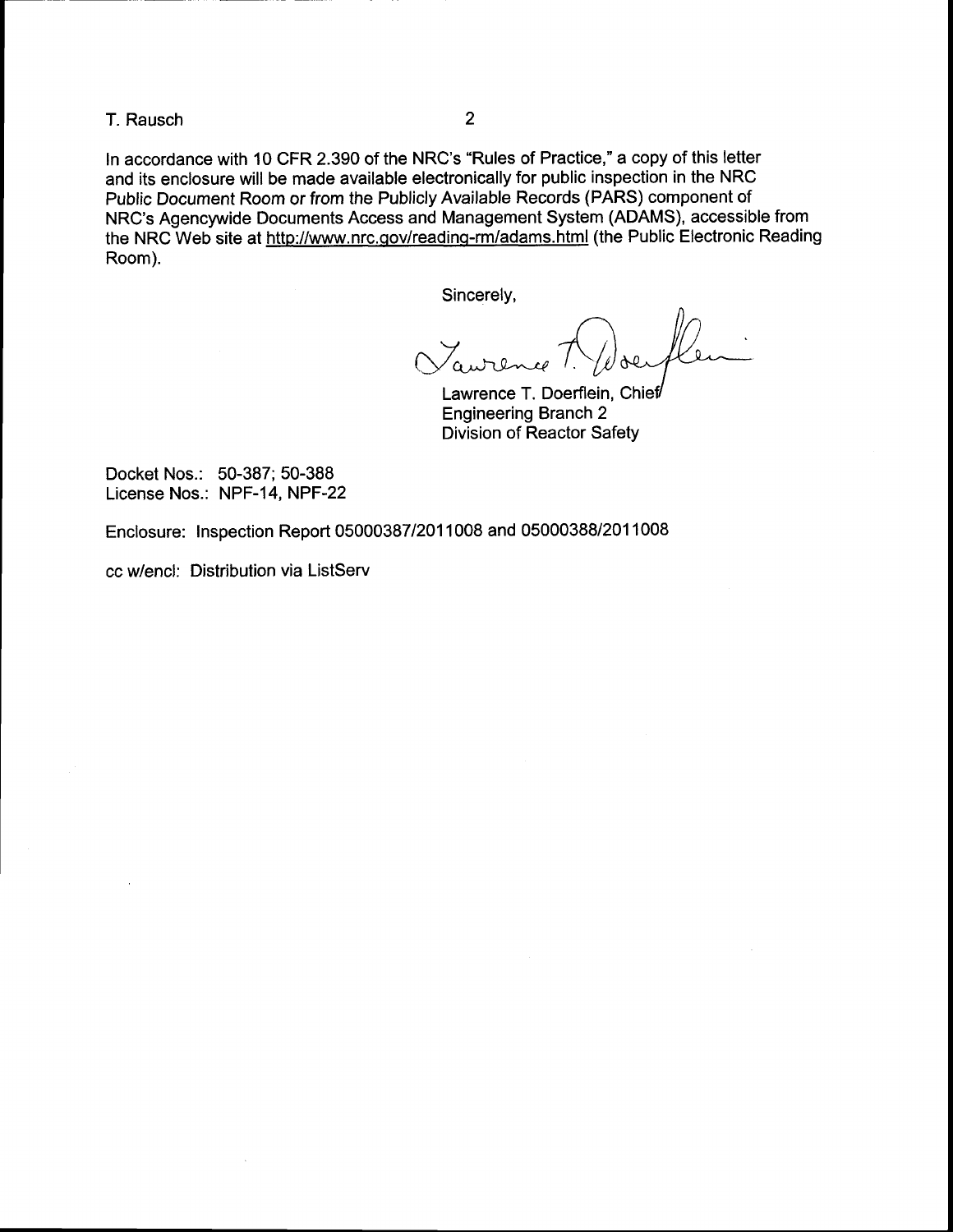## T. Rausch <sup>2</sup>

ln accordance with 10 CFR 2.390 of the NRC's "Rules of Practice," a copy of this letter and its enclosure will be made available electronically for public inspection in the NRC Public Document Room or from the Publicly Available Records (PARS) component of NRC's Agencywide Documents Access and Management System (ADAMS), accessible from the NRC Web site at http://www.nrc.qov/readinq-rmiadams.html (the Public Electronic Reading Room).

Sincerely,

#### /RN

Lawrence T. Doerflein, Chief Engineering Branch 2 Division of Reactor Safety

Docket Nos.: 50-387; 50-388 License Nos.: NPF-14, NPF-22

Enclosure: Inspection Report 05000387/201 1008 and 05000388/201 1008

cc Mencl: Distribution via ListServ

## ADAMS PACKAGE: ML11 1300168 ADAMS DOCUMENT ACCESSION: ML111310569

SUNSI Review Complete: LTD \_\_\_\_ (Reviewer's Initials) DOCUMENT NAME: G:\DRS\T|-183 Inspection Reports\SUSQ Tl-183 lR 2011008.docx After declaring this document "An Official Agency Record" it will be released to the Public. To receive a copy of this document, indicate in the box: "C" = Copy without attachment/enclosure "E" = Copy with attachment/enclosure "N" = No

| <b>OFFICE</b> | <b>RI/DRP</b>        | <b>RI/DRS</b> | <b>RI/DRP</b>     | <b>RI/DRS</b>   |
|---------------|----------------------|---------------|-------------------|-----------------|
| <b>NAME</b>   | PFinney<br>Via email | CCahill/CGC   | <b>PKrohn/PGK</b> | 'LDoerflein/LTD |
| <b>DATE</b>   | 5/12/11              | 5/12/2011     | 5/12/2011         | 5/13/2011       |

OFFICIAL RECORD COPY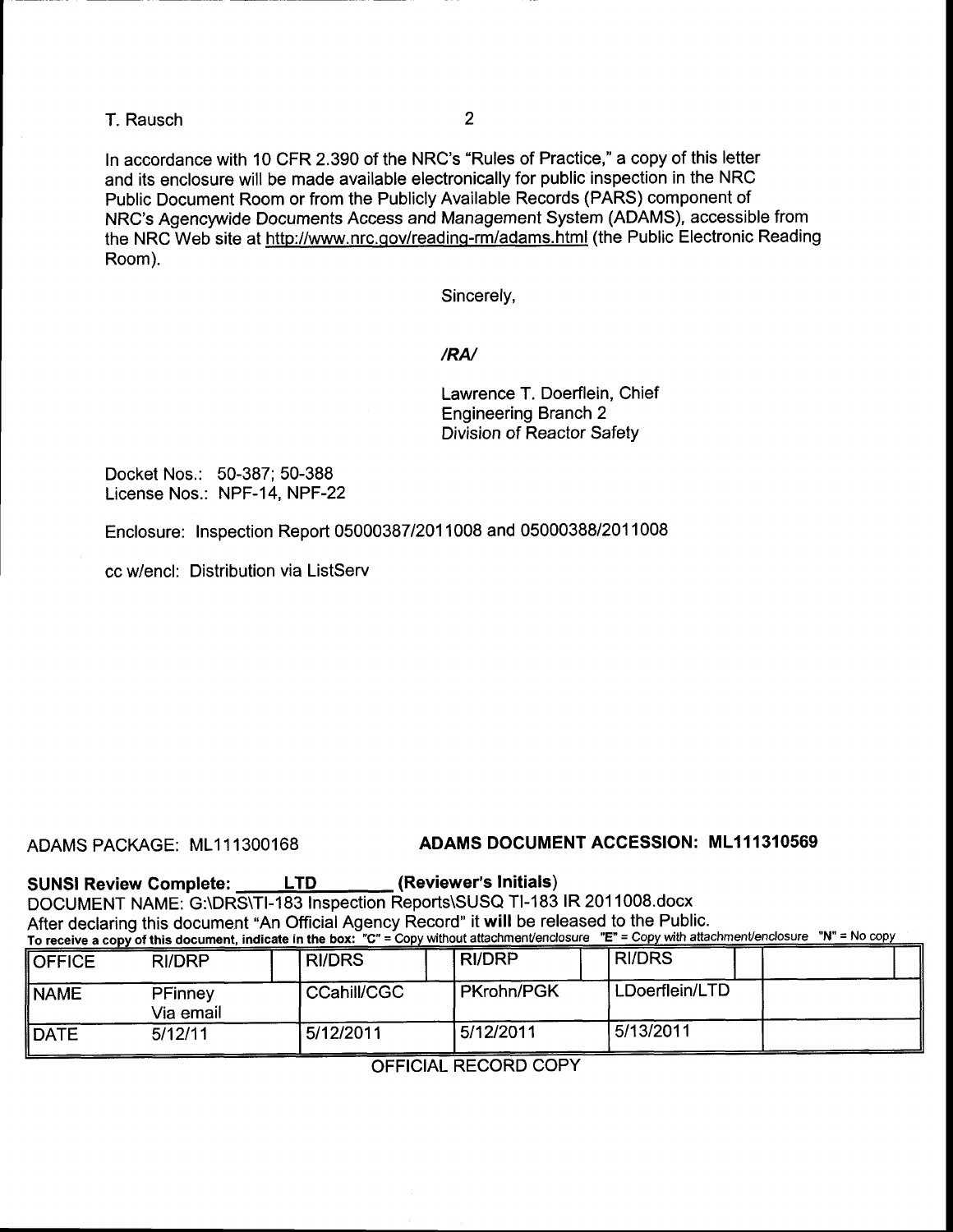T. Rausch

Distribution w/encl: (via e-mail) W. Dean, RA D. Lew, DRA D. Roberts, DRP J. Clifford, DRP C. Miller, DRS P. Wilson, DRS P. Krohn, DRP A. Rosebrook, DRP E. Torres, DRP S. lbarrola, DRP P. Finney, DRP, SRI J. Greives, DRP, Rl S. Farrell, DRP, OA S. Bush-Goddard, Rl OEDO T. Kobetz, NRR, DIRS D. Bearde, DRS RidsNrrPMSusquehanna Resource RidsNrrDorlLpll -1 Resource ROPreports Resource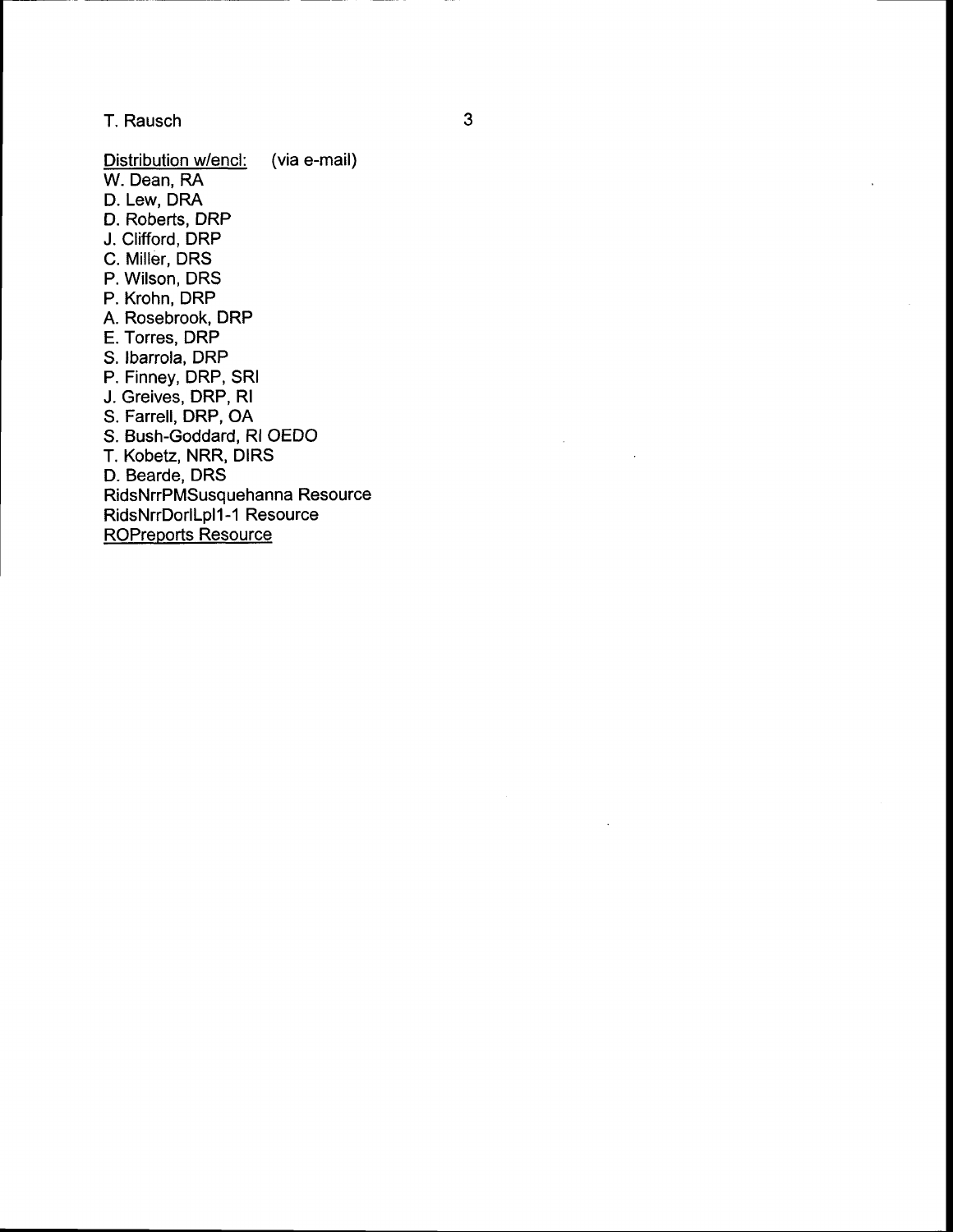# U. S. NUCLEAR REGULATORY COMMISSION

## REGION <sup>I</sup>

| Docket No:       | 50-387, 50-388                                                                                   |
|------------------|--------------------------------------------------------------------------------------------------|
| License No:      | <b>NPF-14, NPF-22</b>                                                                            |
| Report No:       | 05000387/2011008 and 05000388/2011008                                                            |
| Licensee:        | PPL Susquehanna, LLC                                                                             |
| <b>Facility:</b> | Susquehanna Steam Electric Station, Units 1 and 2                                                |
| Location:        | Berwick, Pennsylvania                                                                            |
| Dates:           | March 23, 2011 through April 28, 2011                                                            |
| Inspectors:      | P. Finney, Senior Resident Inspector<br>J. Greives, Resident Inspector                           |
| Approved by:     | Lawrence T. Doerflein, Chief<br><b>Engineering Branch 2</b><br><b>Division of Reactor Safety</b> |

 $\mathbf{i}$ 

Enclosure

 $\mathcal{A}^{\mathcal{A}}$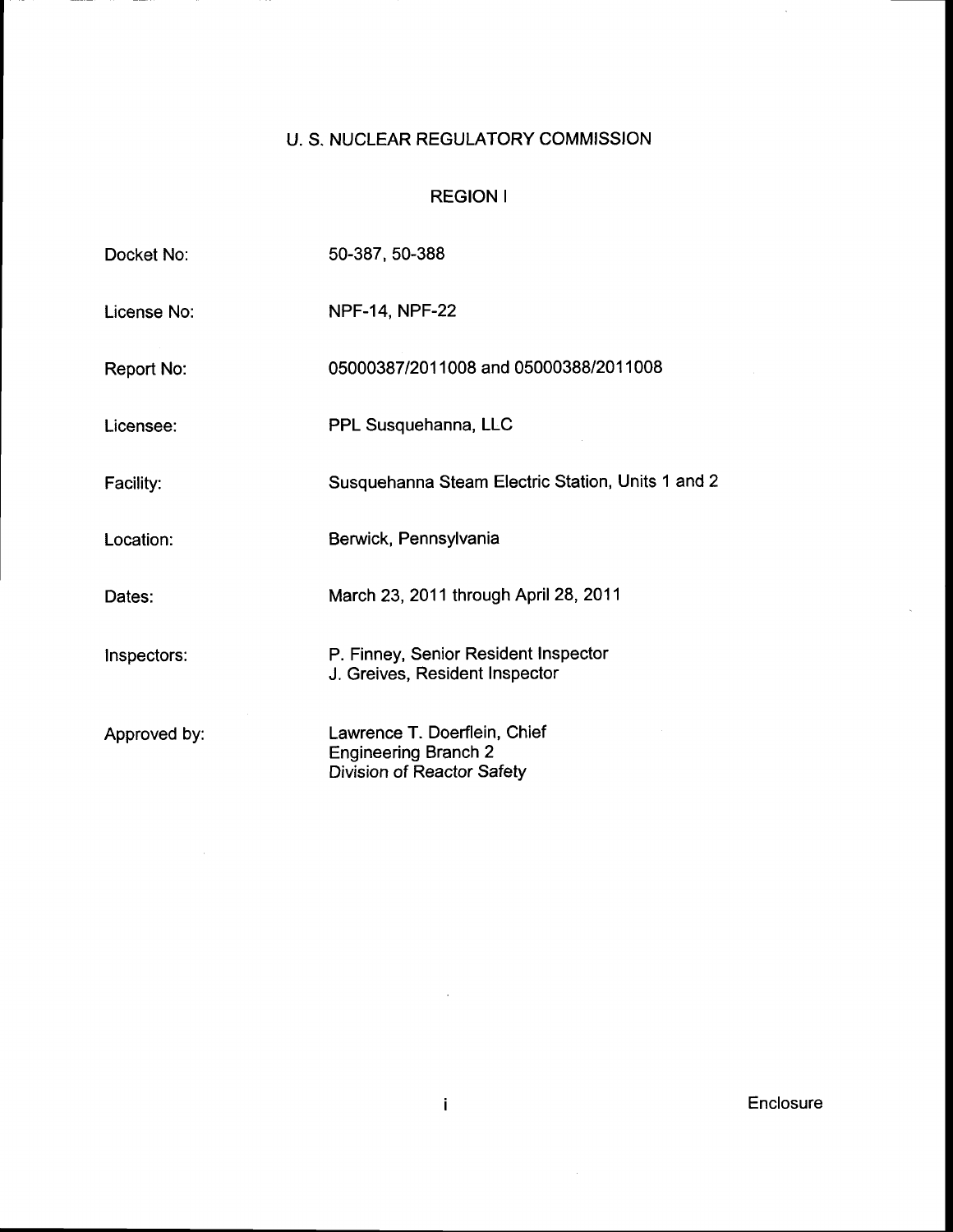### SUMMARY OF FINDINGS

fR 0500038712011008 and 0500038812011008; 0312312011 - 0412812011; Susquehanna steam Electric Station, Units 1 and 2; Temporary Instruction 25151183 - Followup to the Fukushima Daiichi Nuclear Station Fuel Damage Event.

This report covers an announced Temporary Instruction (Tl) inspection. The inspection was conducted by two resident inspectors. The NRC's program for overseeing the safe operation of commercial nuclear power reactors is described in NUREG-1649, "Reactor Oversight Process," Revision 4, dated December 2006.

### INSPECTION SCOPE

The intent of the Tl is to provide a broad overview of the industry's preparedness for events that may exceed the current design basis for a plant. The focus of the Tl was on (1) assessing the licensee's capability to mitigate consequences from large fires or explosions on site, (2) assessing the licensee's capability to mitigate station blackout (SBO) conditions, (3) assessing the licensee's capability to mitigate internal and external flooding events accounted for by the station's design, and (4) assessing the thoroughness of the licensee's walkdowns and inspections of important equipment needed to mitigate fire and flood events to identify the potential that the equipment's function could be lost during seismic events possible for the site. lf necessary, a more specific followup inspection will be performed at a later date.

### INSPECTION RESULTS

All of the potential issues and observations identified by this inspection are contained in this report. The NRC's Reactor Oversight Process will further evaluate any issues to determine if they are regulatory findings or violations. Any resulting findings or violations will be documented by the NRC in a separate report.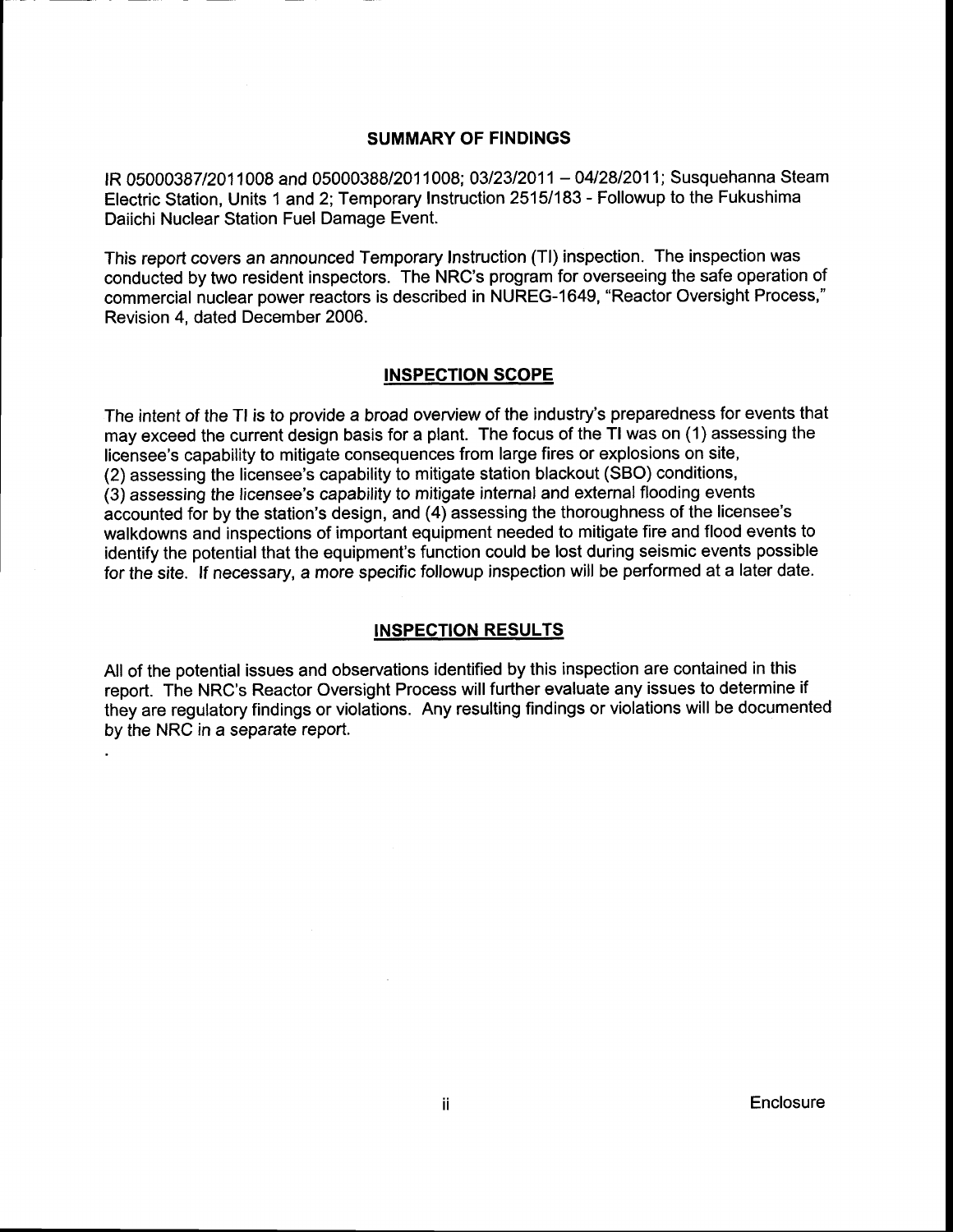03.01 Assess the licensee's capability to mitigate conditions that result from beyond design basis events, typically bounded by security threats, committed to as part of NRC Security Order Section B.5.b issued February 25, 2002, and severe accident management guidelines and as required by Title 10 of the Code of Federal Regulations (10 CFR) 50.54(hh). Use Inspection Procedure (IP) 71111.05T, "Fire Protection (Triennial)," Section 02.03 and 03.03 as a guideline. If IP 71111.05T was recently performed at the facility the inspector should review the inspection results and findings to identify any other potential areas of inspection. Particular emphasis should be placed on strategies related to the spent fuel pool. The inspection should include, but not be limited to, an assessment of any licensee actions to:

| Licensee Action                                                                                                                                          | Describe what the licensee did to test or inspect equipment.                                                                                                                                                                                                                                                                                                                                                                                                                                                                                      |
|----------------------------------------------------------------------------------------------------------------------------------------------------------|---------------------------------------------------------------------------------------------------------------------------------------------------------------------------------------------------------------------------------------------------------------------------------------------------------------------------------------------------------------------------------------------------------------------------------------------------------------------------------------------------------------------------------------------------|
| a. Verify through test or<br>inspection that<br>equipment is available<br>and functional. Active<br>equipment shall be<br>tested and passive             | PPL verified through testing, inspections, and walkdowns their capability to mitigate conditions that<br>result from beyond design basis events. The actions completed for this effort included reviews,<br>walkdowns, confirmation of equipment staging and testing of non-plant equipment for the station<br>Extensive Damage Mitigation Guidelines (EDMGs), supporting Damage Control (DC) Procedures<br>for B.5.b, and those Off Normal Procedures (ON) used under B.5.b.                                                                     |
| equipment shall be<br>walked down and<br>inspected. It is not<br>expected that<br>permanently installed<br>equipment that is tested<br>under an existing | Additionally, the Emergency Operations Procedures (EOPs), Emergency Support (ES)<br>Procedures, and supporting Off Normal (ON) Procedures that support implementation of the<br>Severe Accident Management Guidelines (SAMGs) were reviewed. All necessary equipment<br>used to implement these procedures was field-verified utilizing the organizations (Operations,<br>Mechanical Maintenance, Instrument and Control (I&C), Electrical Maintenance, Chemistry, and<br>Effluents Fire Brigade) that would perform the actions during an event. |
| regulatory testing<br>program be retested.<br>This review should be                                                                                      | Describe inspector actions taken to confirm equipment readiness (e.g., observed a test, reviewed<br>test results, discussed actions, reviewed records, etc.).                                                                                                                                                                                                                                                                                                                                                                                     |
| done for a reasonable<br>sample of mitigating<br>strategies/equipment.                                                                                   | The inspectors assessed PPL's capabilities by conducting a review of their walkdown and testing<br>activities. Additionally, the inspectors independently walked down and inspected equipment, both<br>plant and non-plant, associated with all major B.5.b strategies, with particular emphasis on those<br>strategies related to the spent fuel pools.                                                                                                                                                                                          |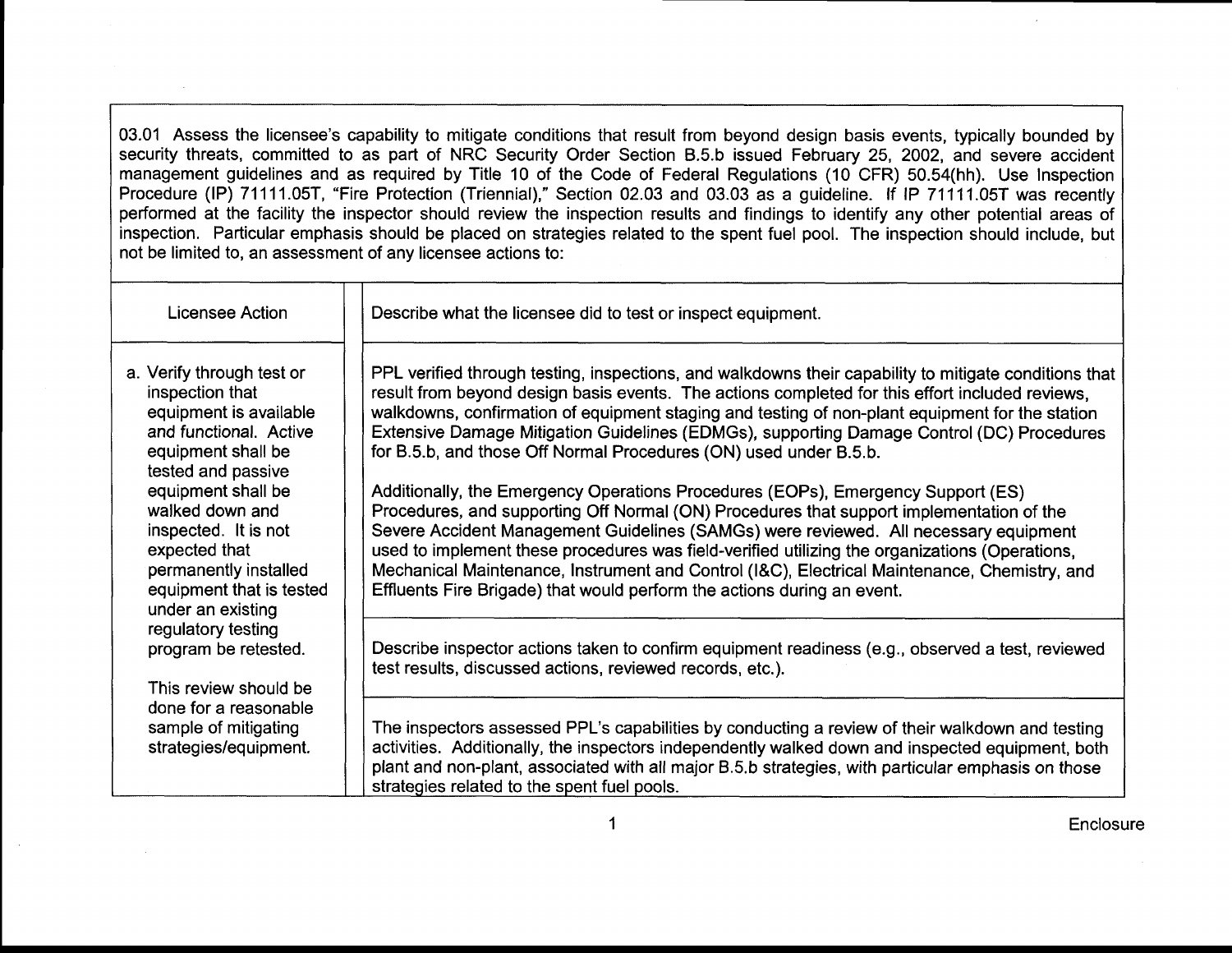|                 | To assess the equipment credited for use by the SAMGs, the inspectors walked down plant<br>equipment associated with venting the primary containment, both remotely and locally.<br>Additionally, the inspectors field-verified equipment, both plant and non-plant, necessary to flood<br>the reactor pressure vessel (RPV) and primary containment.                                                                                                                                                                       |
|-----------------|-----------------------------------------------------------------------------------------------------------------------------------------------------------------------------------------------------------------------------------------------------------------------------------------------------------------------------------------------------------------------------------------------------------------------------------------------------------------------------------------------------------------------------|
|                 | Discuss general results including corrective actions by licensee.                                                                                                                                                                                                                                                                                                                                                                                                                                                           |
|                 | All equipment designated for use by the B.5.b strategies or SAMGs was verified as being available<br>for use with one exception:                                                                                                                                                                                                                                                                                                                                                                                            |
|                 | During a procedure walkdown of the ability to perform EP-PS-115, Tab K, Chemistry identified that<br>a critical action to determine primary containment drywell $H_2$ , $O_2$ and $N_2$ concentrations based on a<br>sample of DW atmosphere, could not be completed due to a failed plant component. This failure<br>of the Post Accident Sampling System (PASS) was discovered in January 2011 during a routine<br>surveillance and is scheduled to be repaired in July 2011 (Reference AR/CR 1341360 / PCWO<br>1341827). |
|                 | Additionally, numerous vulnerabilities and enhancements were identified by PPL and the<br>inspectors. The inspectors concluded that the equipment was available and functional, and that<br>none of the identified issues would prevent PPL from responding to beyond design basis events<br>as specified in the B.5.b strategies or SAMGs. Documents reviewed by the inspectors, including<br>specific condition reports (CRs), are listed in the Supplemental Information Attachment to this<br>report.                   |
| Licensee Action | Describe the licensee's actions to verify that procedures are in place and can be executed (e.g.<br>walkdowns, demonstrations, tests, etc.).                                                                                                                                                                                                                                                                                                                                                                                |

 $\sim$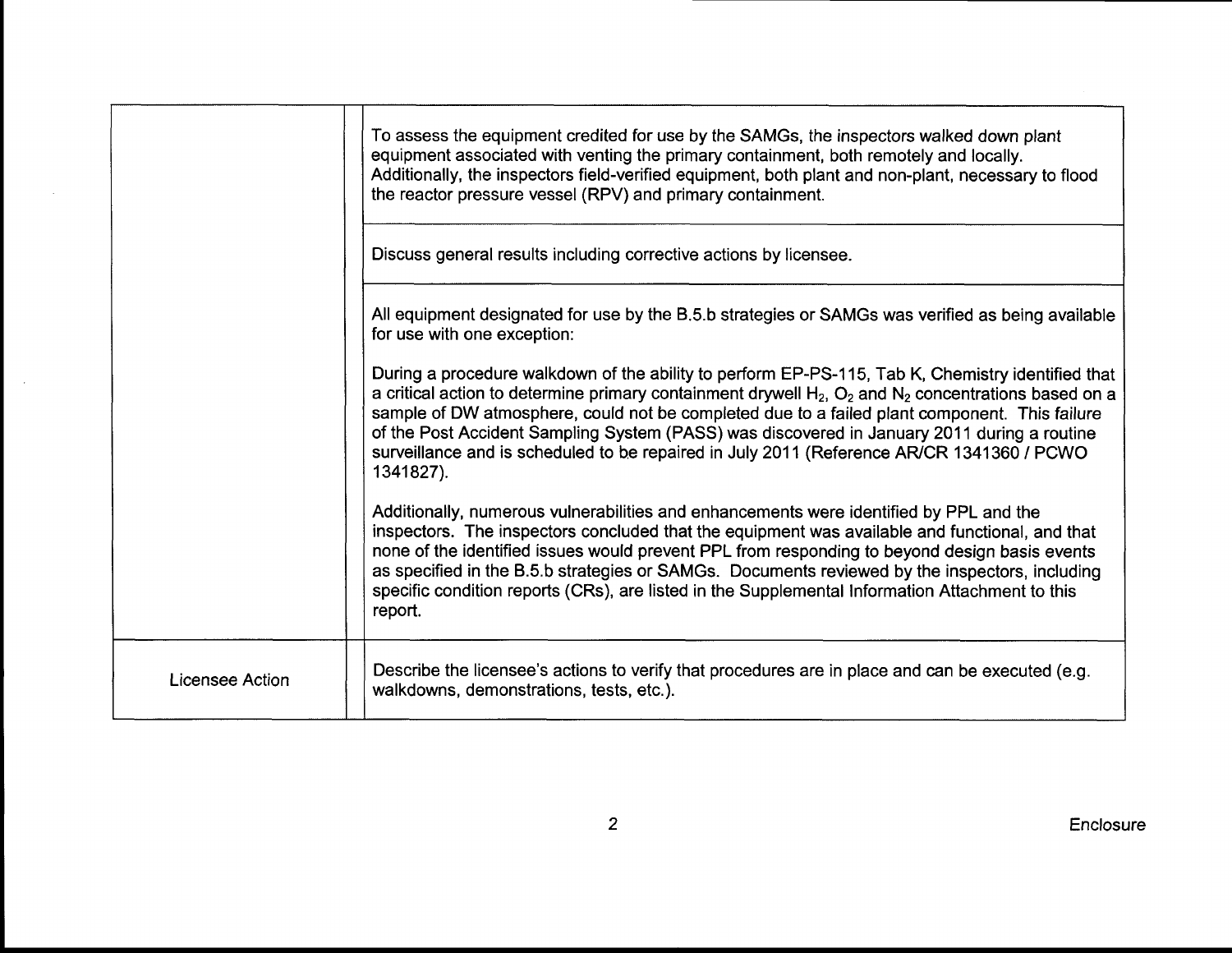| b. Verify through<br>walkdowns or<br>demonstration that<br>procedures to implement<br>the strategies associated<br>with B.5.b and 10 CFR<br>50.54(hh) are in place<br>and are executable.<br>Licensees may choose<br>not to connect or<br>operate permanently<br>installed equipment<br>during this verification.<br>This review should be<br>done for a reasonable<br>sample of mitigating<br>strategies/equipment. | PPL verified through reviews and field walkdowns that the station EDMGs, supporting DC<br>procedures for B.5.b and those ON procedures used under B.5.b were in-place and executable<br>with four exceptions. Two B.5.b strategies were unable to be field verified due to being in a high<br>radiation area or requiring a unit outage to complete. Plant Component Work Orders (PCWOs)<br>were generated to track completion of these field verifications at the next available opportunity.<br>Additionally, reviews and walkdowns were performed to verify that the station procedures required<br>for implementation of the SAMGs were in-place and executable. All field walkdowns were<br>performed by organizations that would be expected to perform the required actions during an<br>event. |
|----------------------------------------------------------------------------------------------------------------------------------------------------------------------------------------------------------------------------------------------------------------------------------------------------------------------------------------------------------------------------------------------------------------------|--------------------------------------------------------------------------------------------------------------------------------------------------------------------------------------------------------------------------------------------------------------------------------------------------------------------------------------------------------------------------------------------------------------------------------------------------------------------------------------------------------------------------------------------------------------------------------------------------------------------------------------------------------------------------------------------------------------------------------------------------------------------------------------------------------|
|                                                                                                                                                                                                                                                                                                                                                                                                                      | Describe inspector actions and the sample strategies reviewed. Assess whether procedures were<br>in place and could be used as intended.                                                                                                                                                                                                                                                                                                                                                                                                                                                                                                                                                                                                                                                               |
|                                                                                                                                                                                                                                                                                                                                                                                                                      | The inspectors assessed PPL's capabilities by conducting a review of their walkdown activities<br>and reviewing all deficiencies, vulnerabilities, or enhancements entered into the corrective action<br>program (CAP). In addition, the inspectors independently verified the availability of all required<br>procedures and walked down selected procedures to assess the adequacy of PPL's actions.<br>Specific procedural walkdowns included all major B.5.b strategies, with specific emphasis on<br>those related to the spent fuel pools, as well as primary containment venting and RPV and primary<br>containment flooding.                                                                                                                                                                   |
|                                                                                                                                                                                                                                                                                                                                                                                                                      | Discuss general results including corrective actions by licensee.                                                                                                                                                                                                                                                                                                                                                                                                                                                                                                                                                                                                                                                                                                                                      |
|                                                                                                                                                                                                                                                                                                                                                                                                                      | The inspectors concluded that all required procedures were in place and executable, and did not<br>identify any issues that would prevent PPL's ability to respond to beyond design basis events. All<br>documents reviewed by the inspectors, including CRs for vulnerabilities and enhancements<br>identified through procedure reviews and field walkdowns, are listed in the Supplemental<br>Information Attachment to this report.                                                                                                                                                                                                                                                                                                                                                                |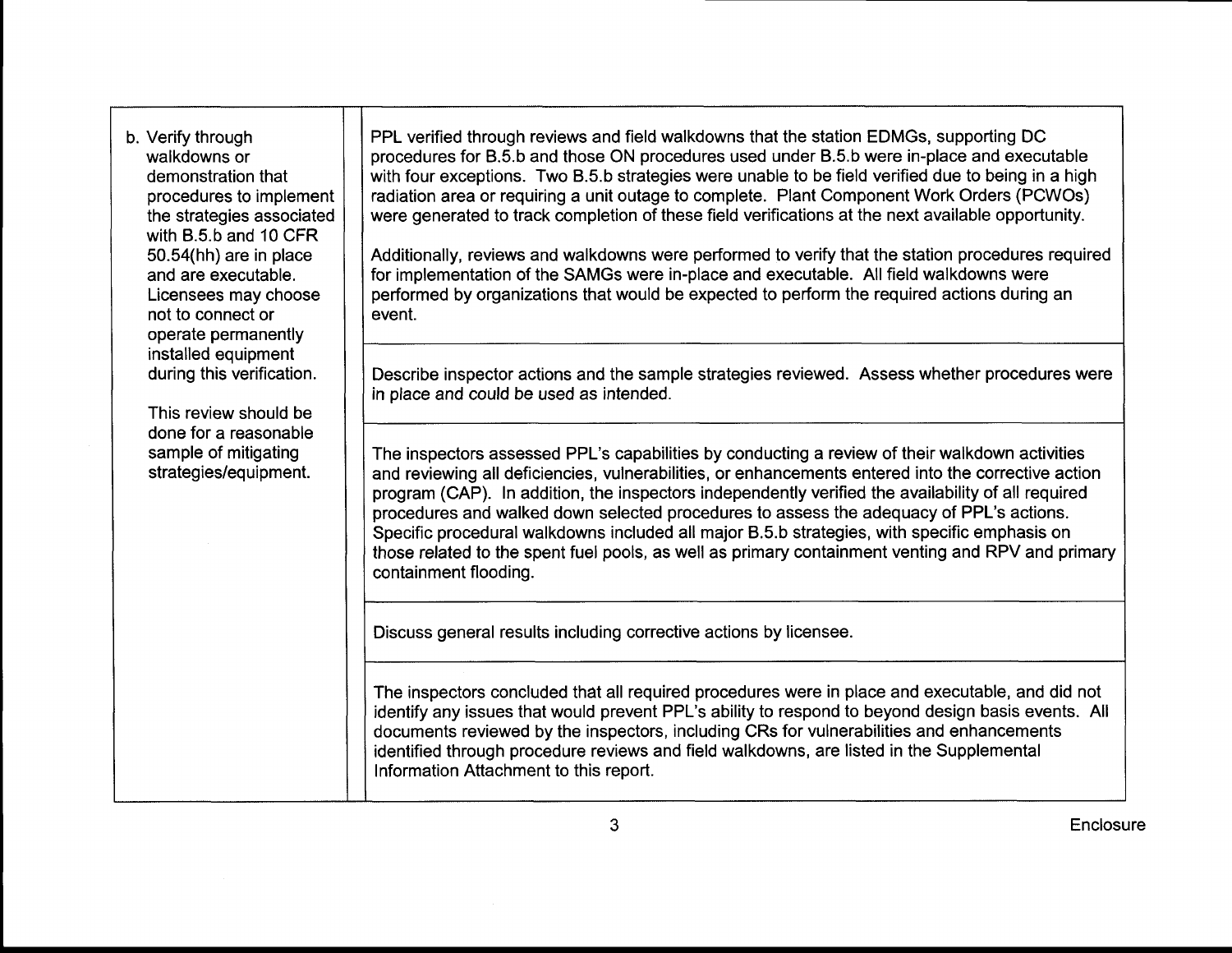| <b>Licensee Action</b>                                                                                                                                                                                                                                                                                                          | Describe the licensee's actions and conclusions regarding training and qualifications of operators<br>and support staff.                                                                                                                                                                                                                                                                                                                                                                                                                                                                                              |
|---------------------------------------------------------------------------------------------------------------------------------------------------------------------------------------------------------------------------------------------------------------------------------------------------------------------------------|-----------------------------------------------------------------------------------------------------------------------------------------------------------------------------------------------------------------------------------------------------------------------------------------------------------------------------------------------------------------------------------------------------------------------------------------------------------------------------------------------------------------------------------------------------------------------------------------------------------------------|
| c. Verify the training and<br>qualifications of<br>operators and the<br>support staff needed to<br>implement the<br>procedures and work<br>instructions are current<br>for activities related to<br><b>Security Order Section</b><br>B.5.b and severe<br>accident management<br>guidelines as required by<br>10 CFR 50.54 (hh). | PPL reviewed all training requirements and records for Operations, Fire Brigade, and B.5.b<br>pumper operators that were required to implement B.5.b strategies. PPL documented that all<br>individuals were found to be qualified and that no gaps existed in the training program or<br>documentation reviewed.                                                                                                                                                                                                                                                                                                     |
|                                                                                                                                                                                                                                                                                                                                 | Describe inspector actions and the sample strategies reviewed to assess training and<br>qualifications of operators and support staff.                                                                                                                                                                                                                                                                                                                                                                                                                                                                                |
|                                                                                                                                                                                                                                                                                                                                 | The inspectors reviewed PPL's actions to assess the training and qualifications of personnel<br>needed to implement B.5.b strategies. In addition, the inspectors independently verified that<br>personnel qualifications were current and that periodic training was appropriate for implementation<br>of B.5.b strategies and SAMGs.                                                                                                                                                                                                                                                                                |
|                                                                                                                                                                                                                                                                                                                                 | Discuss general results including corrective actions by licensee.                                                                                                                                                                                                                                                                                                                                                                                                                                                                                                                                                     |
|                                                                                                                                                                                                                                                                                                                                 | All personnel required to implement the B.5.b strategies and SAMGs were found to have current<br>qualifications. Additionally, qualification and periodic training material was determined to be<br>adequate. The inspectors reviewed all training enhancements that were identified, both by PPL<br>and the inspectors, and concluded that none of the enhancements would have prevented PPL<br>from responding to beyond design basis events. All documents reviewed by the inspectors,<br>including CRs describing specific enhancements, are listed in the Supplemental Information<br>Attachment to this report. |

 $\sim 10$ 

 $\sim$   $\sim$ 

 $\sim$   $\sim$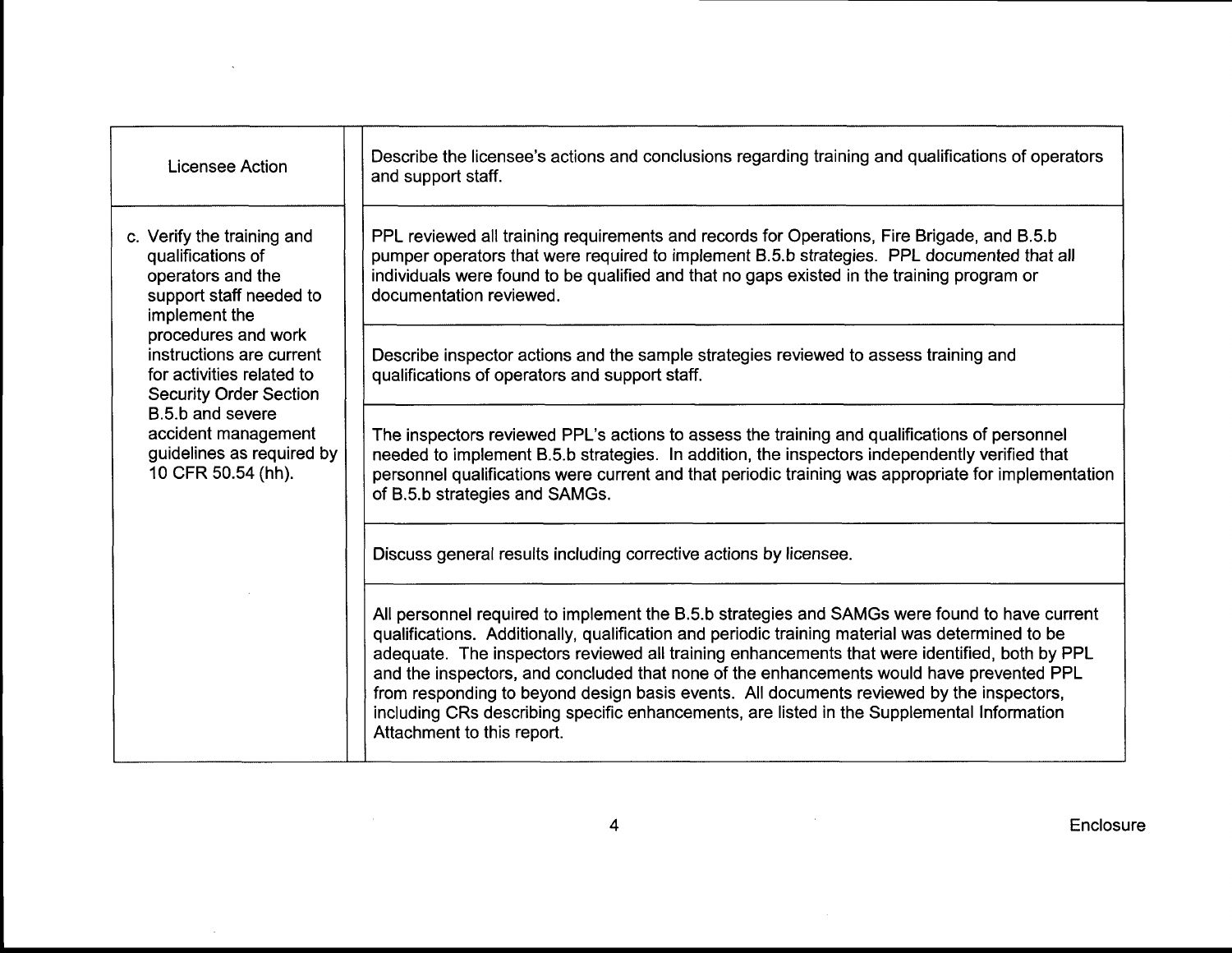| Licensee Action                                                                                                                                     | Describe the licensee's actions and conclusions regarding applicable agreements and contracts<br>are in place.                                                                                                                                                                                                                                                                                                                                                                          |
|-----------------------------------------------------------------------------------------------------------------------------------------------------|-----------------------------------------------------------------------------------------------------------------------------------------------------------------------------------------------------------------------------------------------------------------------------------------------------------------------------------------------------------------------------------------------------------------------------------------------------------------------------------------|
| d. Verify that any<br>applicable agreements<br>and contracts are in<br>place and are capable of<br>meeting the conditions<br>needed to mitigate the | PPL reviewed the Letters of Agreement with off-site agencies as required by Rev. 53 of the SSES<br>Emergency Plan. PPL found that all of the agreements required were current, in place, and<br>capable of meeting the conditions needed to mitigate the consequences of the events described in<br>this Temporary Instruction. In addition, PPL confirmed that each off-site agency was in receipt of<br>the current Letters of Agreement and were still capable of meeting the terms. |
| consequences of these<br>events.<br>This review should be<br>done for a reasonable                                                                  | For a sample of mitigating strategies involving contracts or agreements with offsite entities,<br>describe inspector actions to confirm agreements and contracts are in place and current (e.g.,<br>confirm that offsite fire assistance agreement is in place and current).                                                                                                                                                                                                            |
| sample of mitigating<br>strategies/equipment.                                                                                                       | The inspectors assessed PPL's capabilities by conducting an independent review of the Letters of<br>Agreement with the Berwick Volunteer Fire Company and Nanticoke Fire Department.<br>Additionally, the inspectors interviewed personnel and walked down equipment at the Berwick<br>Volunteer Fire Company to ensure they were aware of the current Letter of Agreement and that<br>equipment met the requirements specified in the applicable B.5.b strategy.                       |
|                                                                                                                                                     | Discuss general results including corrective actions by licensee.                                                                                                                                                                                                                                                                                                                                                                                                                       |
|                                                                                                                                                     | PPL did not identify any deficiencies. The inspectors also determined that all Letters of<br>Agreement necessary to implement the applicable B.5.b strategies were current. Additionally, all<br>equipment necessary for implementation of the strategies was found to be adequate. All<br>documents that were reviewed by the inspectors are listed in the Supplemental Information<br>Attachment to this report.                                                                      |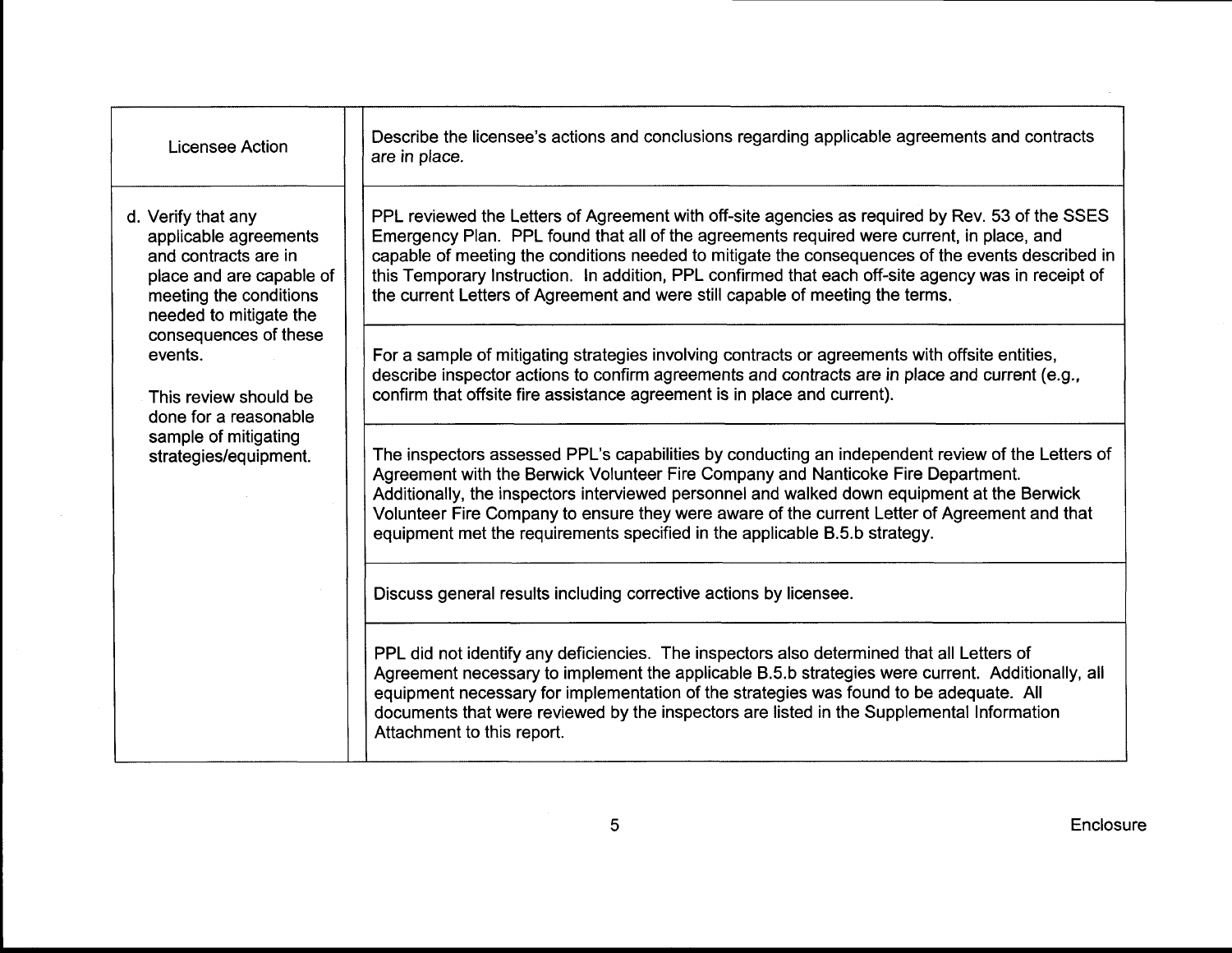| Licensee Action                                                                                                                                                                                                                                                                         | Document the corrective action report number and briefly summarize problems noted by the<br>licensee that have significant potential to prevent the success of any existing mitigating strategy.                                                                                                                                                                                            |
|-----------------------------------------------------------------------------------------------------------------------------------------------------------------------------------------------------------------------------------------------------------------------------------------|---------------------------------------------------------------------------------------------------------------------------------------------------------------------------------------------------------------------------------------------------------------------------------------------------------------------------------------------------------------------------------------------|
| e. Review any open<br>corrective action<br>documents to assess<br>problems with mitigating<br>strategy implementation<br>identified by the<br>licensee. Assess the<br>impact of the problem on<br>the mitigating capability<br>and the remaining<br>capability that is not<br>impacted. | The inspectors reviewed each CR for potential impact to PPL's mitigation strategies. The<br>inspectors concluded none of the identified deficiencies, vulnerabilities, or enhancements had<br>significant potential to prevent the success of any existing mitigating strategy. The CRs reviewed<br>by the inspectors are listed in the Supplemental Information Attachment to this report. |

03.02 Assess the licensee's capability to mitigate station blackout (SBO) conditions, as required by 10 CFR 50.63, "Loss of All Alternating Current Power," and station design, is functional and valid. Refer to TI 2515/120, "Inspection of Implementation of Station Blackout Rule Multi-Plant Action ltem A-22" as a guideline. lt is not intended that Tl 25151120 be completely reinspected. The inspection should include, but not be limited to, an assessment of any licensee actions to:

| $\beta$ Describe the licensee's actions to verify the adequacy of equipment needed to mitigate an SBO<br>Licensee Action<br>event. |
|------------------------------------------------------------------------------------------------------------------------------------|
|------------------------------------------------------------------------------------------------------------------------------------|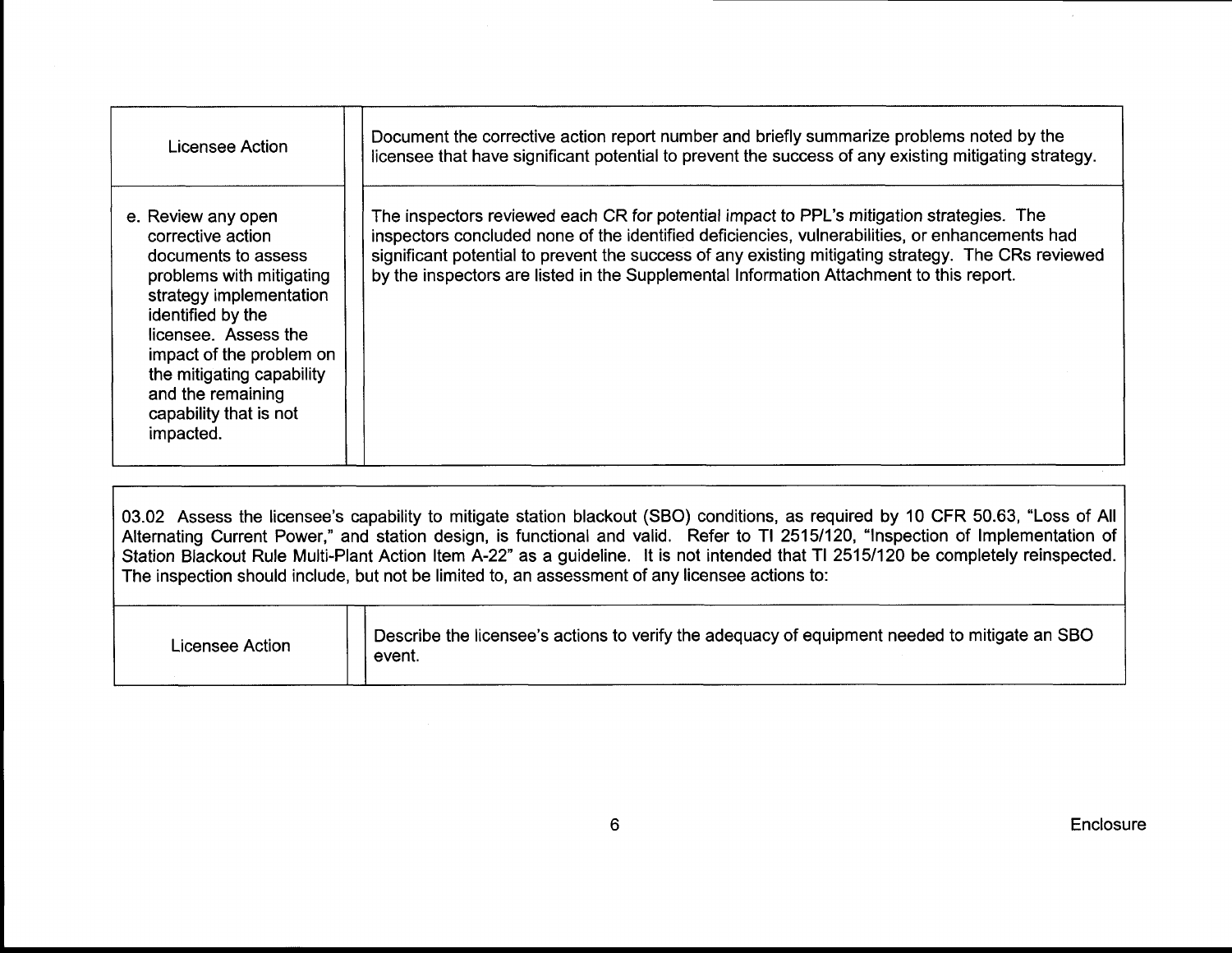| a. Verify through<br>walkdowns and<br>inspection that all<br>required materials are<br>adequate and properly<br>staged, tested, and<br>maintained. | PPL conducted tests, inspections, and walkdowns of the implementing procedures to verify<br>attendant equipment and tools necessary to mitigate an SBO were properly staged and functional.<br>PPL ran the SBO Diesel Generator (DG) under loaded conditions for one hour and verified that<br>associated equipment was sufficient to be connected per procedures to identified motor control<br>centers (MCCs).                                                                                                                                                                                                                                                                                                                                                                                                                                                                                                                                     |
|----------------------------------------------------------------------------------------------------------------------------------------------------|------------------------------------------------------------------------------------------------------------------------------------------------------------------------------------------------------------------------------------------------------------------------------------------------------------------------------------------------------------------------------------------------------------------------------------------------------------------------------------------------------------------------------------------------------------------------------------------------------------------------------------------------------------------------------------------------------------------------------------------------------------------------------------------------------------------------------------------------------------------------------------------------------------------------------------------------------|
|                                                                                                                                                    | Describe inspector actions to verify equipment is available and useable.                                                                                                                                                                                                                                                                                                                                                                                                                                                                                                                                                                                                                                                                                                                                                                                                                                                                             |
|                                                                                                                                                    | The inspectors assessed PPL's capabilities by conducting a review of PPL's walkdown activities<br>and reviewing all deficiencies, vulnerabilities, or enhancements entered into the corrective action<br>program (CAP). In addition, the inspectors independently verified the adequacy of PPL's actions<br>by performing walkdowns of equipment in the field pertaining to an SBO. Specifically, the<br>inspectors walked down the cross-tie of the residual heat removal (RHR) system to the RHR<br>service water (RHRSW) system and the use of fire protection system water to cool the reactor<br>core isolation cooling (RCIC) pump lube oil cooler. The inspectors verified that required<br>equipment was also staged for bypassing the high pressure coolant injection (HPCI) turbine pump<br>high exhaust pressure trip and HPCI high drywell pressure initiation signals. Lastly, the inspectors<br>observed the loaded run of the SBO DG. |
|                                                                                                                                                    | Discuss general results including corrective actions by licensee.                                                                                                                                                                                                                                                                                                                                                                                                                                                                                                                                                                                                                                                                                                                                                                                                                                                                                    |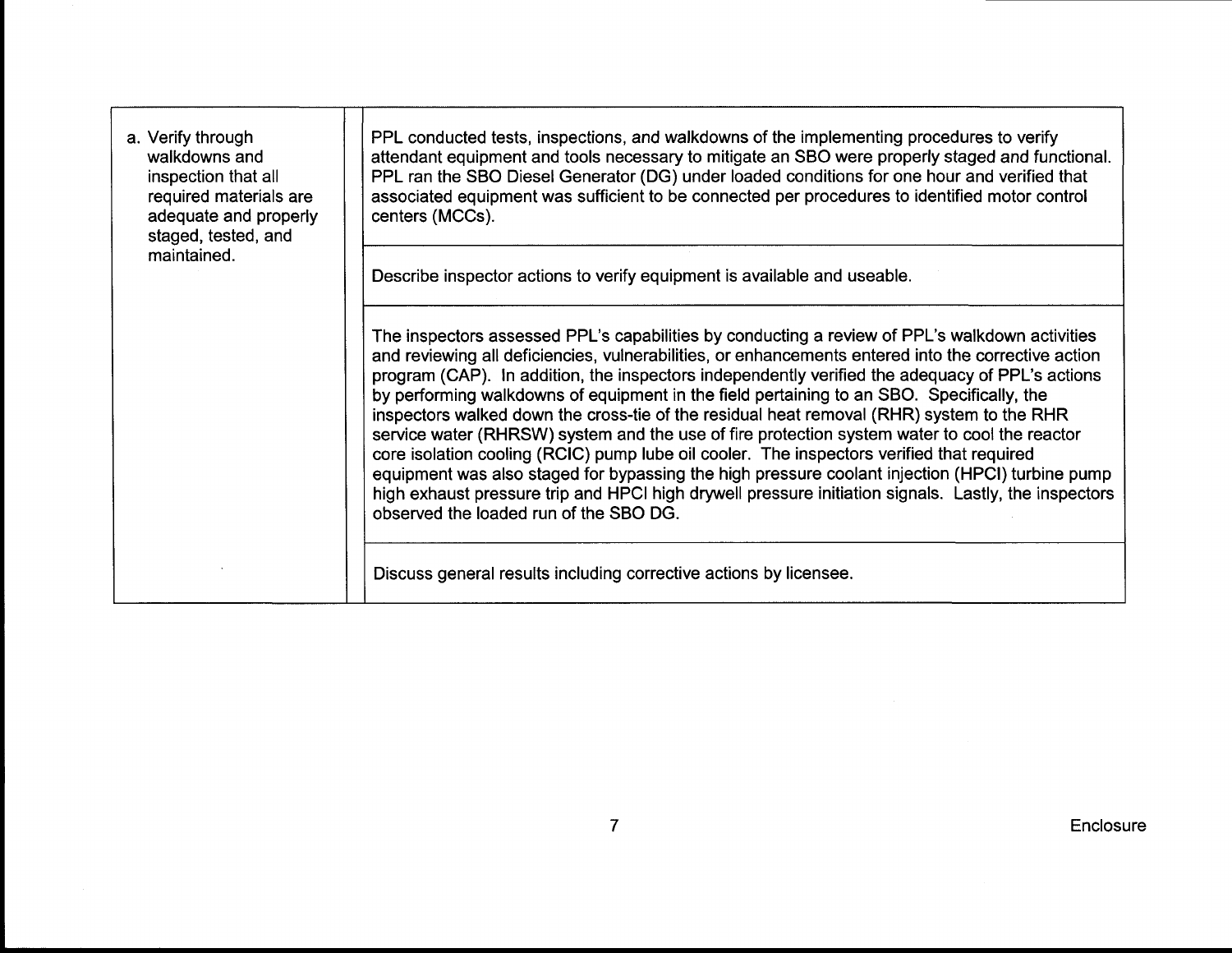|                                                                                                     | All equipment designated for use to respond to an SBO was verified as being available for use.<br>PPL identified a vulnerability in that the SBO portable diesel generator may be susceptible to<br>natural or manmade situations that would render it unavailable because it is not routinely stored in<br>a hardened building or enclosure. This vulnerability was entered into PPL's CAP as AR/CR<br>1374258 for future consideration.<br>Though other issues were identified by PPL and the inspectors, none were identified that would<br>prevent PPL from responding to an SBO. The inspectors concluded that equipment was properly<br>staged, tested, and maintained. All documents reviewed by the inspectors are listed in the<br>Supplemental Information Attachment to this report. |
|-----------------------------------------------------------------------------------------------------|-------------------------------------------------------------------------------------------------------------------------------------------------------------------------------------------------------------------------------------------------------------------------------------------------------------------------------------------------------------------------------------------------------------------------------------------------------------------------------------------------------------------------------------------------------------------------------------------------------------------------------------------------------------------------------------------------------------------------------------------------------------------------------------------------|
| <b>Licensee Action</b>                                                                              | Describe the licensee's actions to verify the capability to mitigate an SBO event.                                                                                                                                                                                                                                                                                                                                                                                                                                                                                                                                                                                                                                                                                                              |
| b. Demonstrate through<br>walkdowns that<br>procedures for response<br>to an SBO are<br>executable. | PPL verified through reviews and field walkdowns that all SBO procedures were in-place and<br>executable. Walkdowns were performed by personnel that would be expected to implement the<br>actions during an event.                                                                                                                                                                                                                                                                                                                                                                                                                                                                                                                                                                             |
|                                                                                                     | Describe inspector actions to assess whether procedures were in place and could be used as<br>intended.                                                                                                                                                                                                                                                                                                                                                                                                                                                                                                                                                                                                                                                                                         |
|                                                                                                     | The inspectors assessed PPL's capabilities by conducting a review of their activities described<br>above and reviewing all deficiencies, vulnerabilities, or enhancements entered into the CAP. In<br>addition, the inspectors independently verified the adequacy of PPL's actions by performing<br>walkdowns of the procedures necessary to connect the station's portable SBO DG to plant MCCs<br>and supply the RCIC lube oil coolers with fire protection water.                                                                                                                                                                                                                                                                                                                           |
|                                                                                                     | Discuss general results including corrective actions by licensee.                                                                                                                                                                                                                                                                                                                                                                                                                                                                                                                                                                                                                                                                                                                               |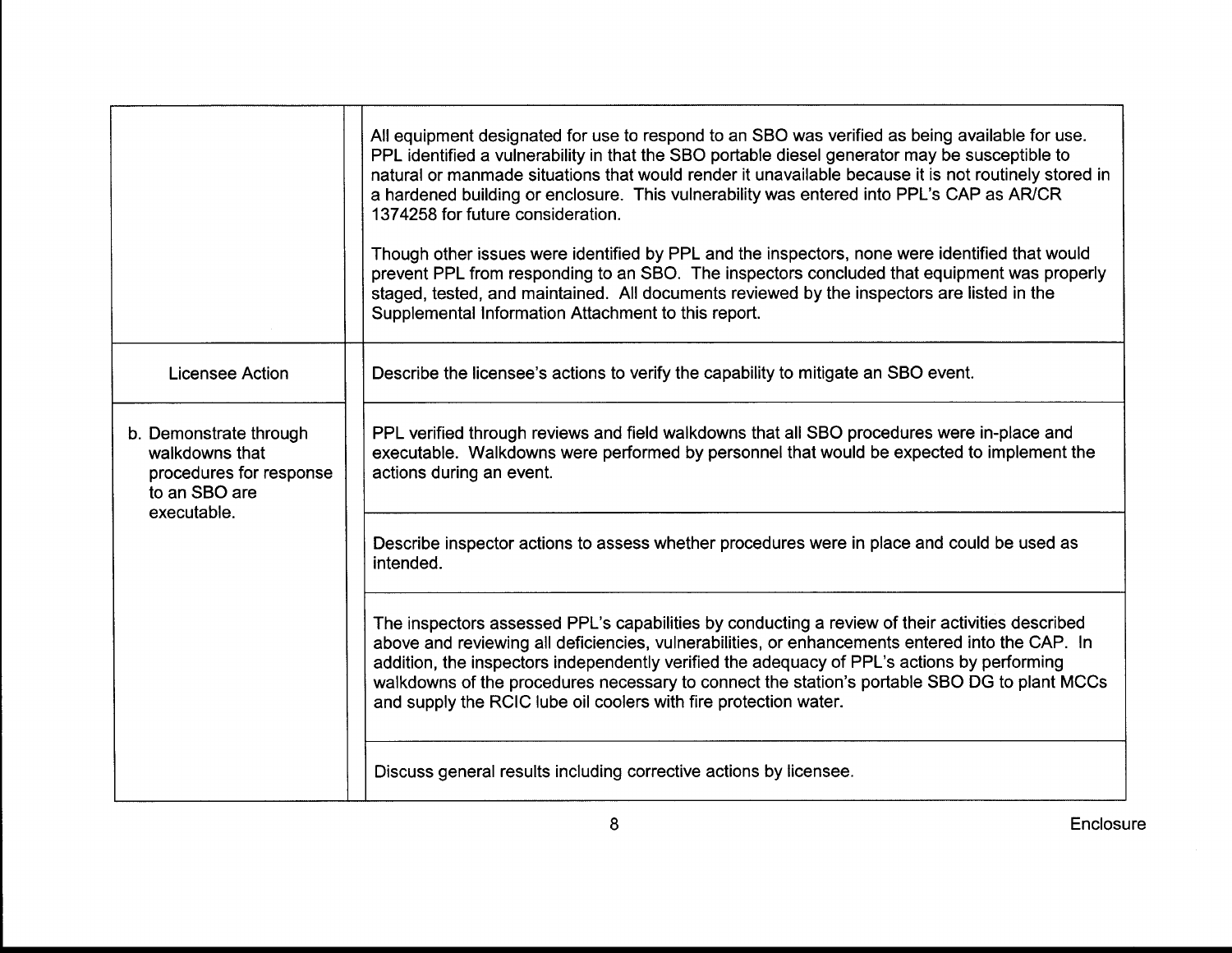| All procedures necessary to respond to an SBO were verified as being in-place and executable.<br>Though outside the inspection period, two recent violations pertaining to PPL's ability to respond<br>to an SBO were identified. Specifically, PPL identified that Emergency Operating Procedure, EO-<br>000-031, "Station Power Restoration," Revision 17, was inadequate in the restoration of offsite<br>power following an SBO. This licensee-identified violation of 10 CFR 50.63 was documented in<br>Integrated Inspection Report 05000387; 388/2010-004 (ML103160334). Secondly, as<br>documented in Integrated Inspection Report 05000387; 388/2011-002, PPL failed to enter a<br>condition into the CAP as required when a Refueling Water Storage Tank level indicator was<br>found out of calibration. This ultimately led to inaccurate level indication and an extended period<br>with RWST level below that considered nominal for SBO response.<br>None of the issues identified by PPL and the inspectors during this Temporary Instruction would |
|---------------------------------------------------------------------------------------------------------------------------------------------------------------------------------------------------------------------------------------------------------------------------------------------------------------------------------------------------------------------------------------------------------------------------------------------------------------------------------------------------------------------------------------------------------------------------------------------------------------------------------------------------------------------------------------------------------------------------------------------------------------------------------------------------------------------------------------------------------------------------------------------------------------------------------------------------------------------------------------------------------------------------------------------------------------------|
| have prevented PPL from responding to an SBO. The inspectors concluded the SBO procedure<br>was current and executable. All documents reviewed by the inspectors are listed in the<br>Supplemental Information Attachment to this report.                                                                                                                                                                                                                                                                                                                                                                                                                                                                                                                                                                                                                                                                                                                                                                                                                           |

**Enclosure**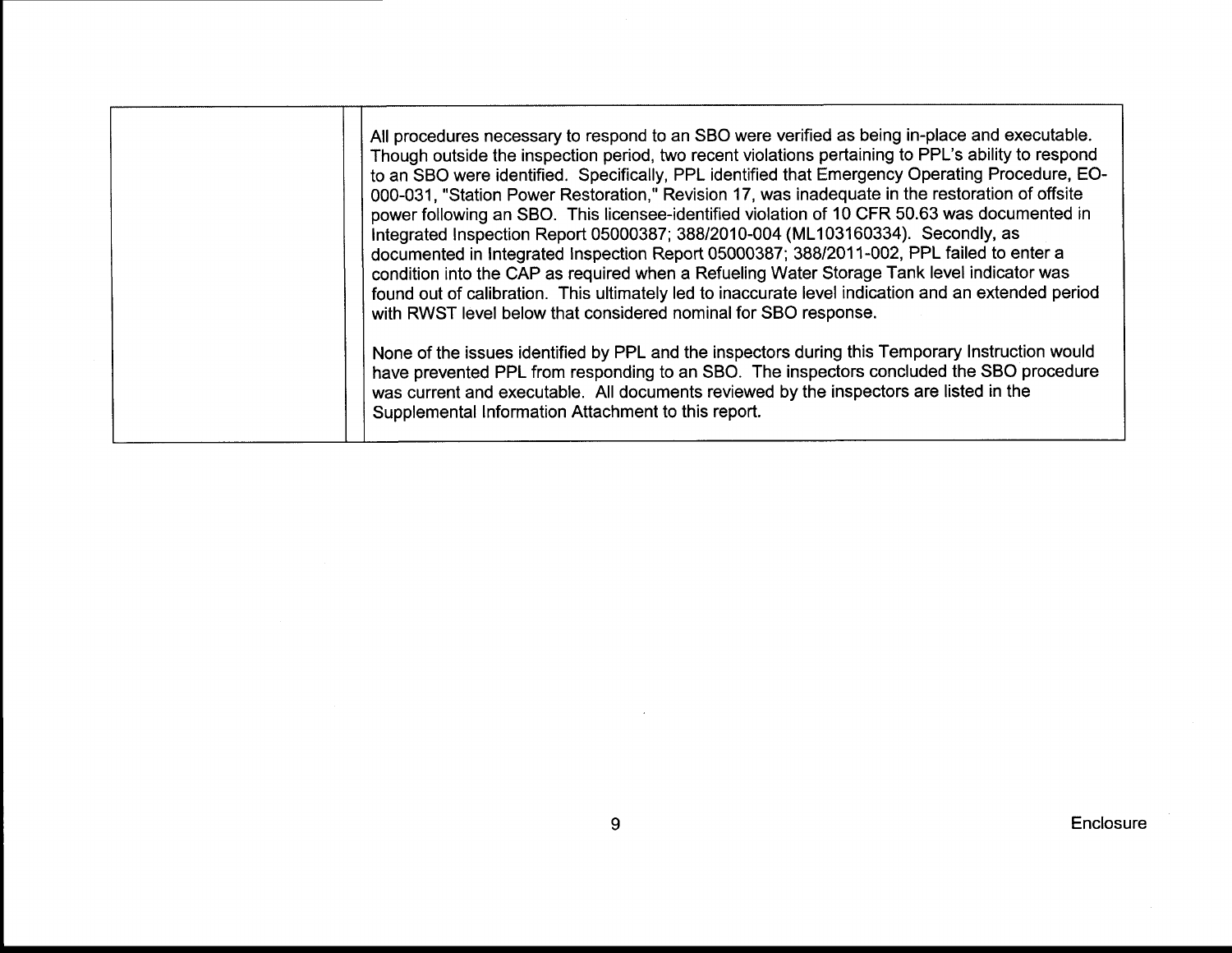03.03 Assess the licensee's capability to mitigate internal and external flooding events required by station design. Refer to lP 71111.01, "Adverse Weather Protection," Section 02.04, "Evaluate Readiness to Cope with External Flooding" as a guideline. The inspection should include, but not be limited to, an assessment of any licensee actions to verify through walkdowns and inspections that all required materials and equipment are adequate and properly staged. These walkdowns and inspections shall include verification that accessible doors, barriers, and penetration seals are functional.

| Licensee Action                                                                                                                                    | Describe the licensee's actions to verify the capability to mitigate existing design basis flooding<br>events.                                                                                                                                                                                                                                                                                                                                                                                                                                                                                                                                                                                                                                  |
|----------------------------------------------------------------------------------------------------------------------------------------------------|-------------------------------------------------------------------------------------------------------------------------------------------------------------------------------------------------------------------------------------------------------------------------------------------------------------------------------------------------------------------------------------------------------------------------------------------------------------------------------------------------------------------------------------------------------------------------------------------------------------------------------------------------------------------------------------------------------------------------------------------------|
| a. Verify through<br>walkdowns and<br>inspection that all<br>required materials are<br>adequate and properly<br>staged, tested, and<br>maintained. | PPL's actions completed for this effort included reviews of the flooding design and licensing bases<br>for internal and external flooding, walkdowns of all credited flood barriers, and confirmation of<br>equipment functionality for the equipment credited in the design and licensing bases for internal<br>and external flooding. Areas that were inaccessible due to high radiation were either scheduled<br>for inspection during the next refueling outage or inspection of the accessible exterior portions of<br>the area was credited.                                                                                                                                                                                              |
|                                                                                                                                                    | PPL has no temporary equipment staged, and uses permanent plant equipment for flood<br>mitigation. Equipment credited in the internal or external flooding design and licensing bases<br>analyses consisted of sump drain isolation valves, drain line check valves, level switches, and<br>flood detectors. PPL verified this equipment to be adequate either by walkdown and inspection or<br>by relying on existing preventive maintenance (PM) activities. Where existing PMs were credited,<br>PPL verified the PM task was current and the frequency was appropriate. PPL also verified<br>through visual inspection of accessible doors, barriers and penetration seals, that the plant could<br>withstand design basis flooding events. |
|                                                                                                                                                    | Describe inspector actions to verify equipment is available and useable. Assess whether<br>procedures were in place and could be used as intended.                                                                                                                                                                                                                                                                                                                                                                                                                                                                                                                                                                                              |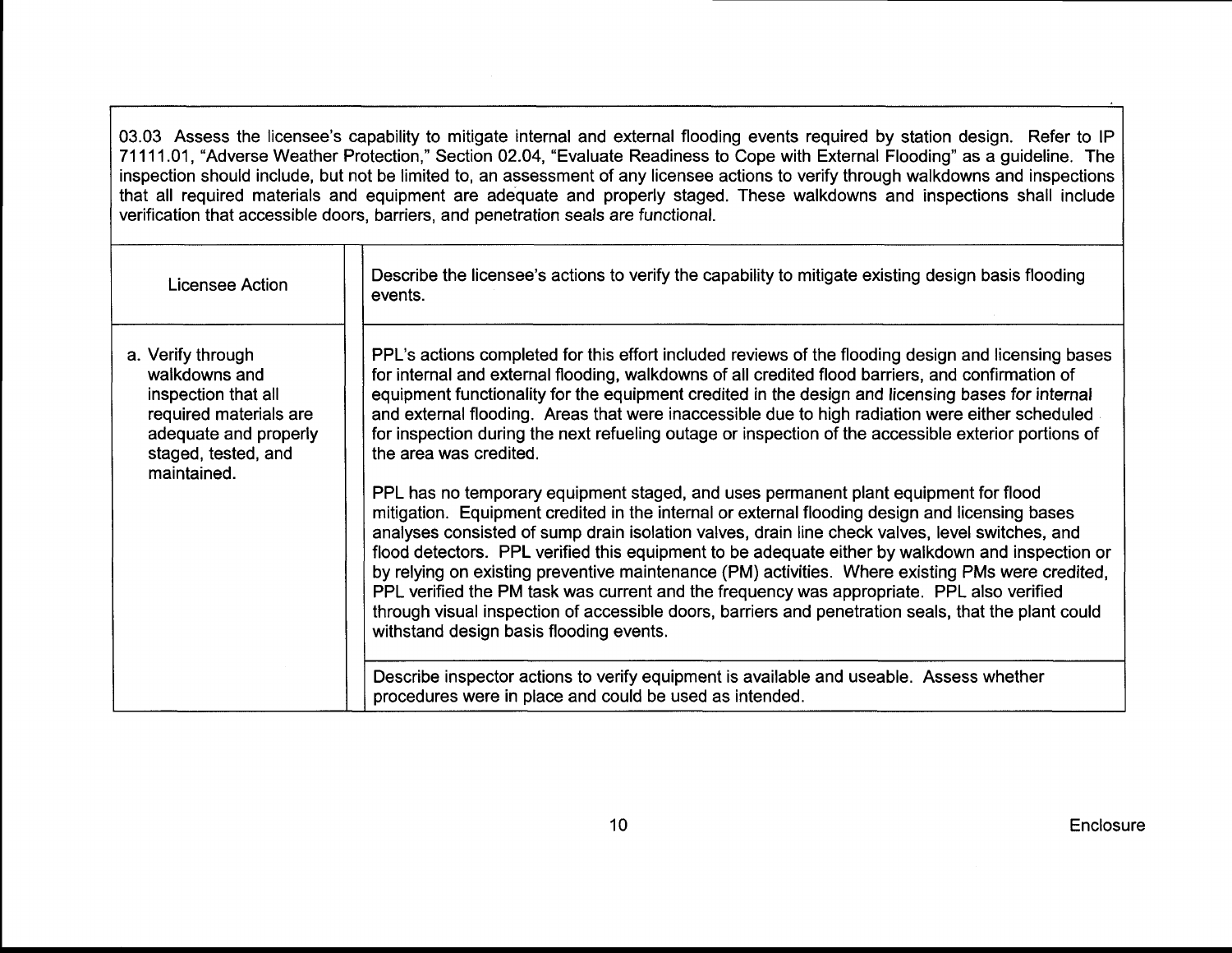| The inspectors assessed PPL's capabilities by conducting a review of their activities described<br>above as well as reviewing all deficiencies, vulnerabilities, or enhancements entered into the CAP.<br>In addition, the inspectors independently verified the adequacy of PPL's actions by performing<br>walkdowns of an area containing risk significant structures, systems and components (SSCs) in<br>accordance with IP 71111.06.                                                                                                           |
|-----------------------------------------------------------------------------------------------------------------------------------------------------------------------------------------------------------------------------------------------------------------------------------------------------------------------------------------------------------------------------------------------------------------------------------------------------------------------------------------------------------------------------------------------------|
| Discuss general results including corrective actions by licensee.                                                                                                                                                                                                                                                                                                                                                                                                                                                                                   |
| The inspector concluded that all required materials are adequate and properly staged, tested, and<br>maintained to respond to an internal or external flood within the plant's design basis. While no<br>operability or significant concerns were identified, issues were identified by PPL and the<br>inspectors and appropriately entered into the corrective action program. All documents reviewed<br>by the inspectors, including CRs identifying the various issues, are listed in the Supplemental<br>Information Attachment to this report. |

03.04 Assess the thoroughness of the licensee's walkdowns and inspections of important equipment needed to mitigate fire and flood events to identify the potential that the equipment's function could be lost during seismic events possible for the site. Assess the licensee's development of any new mitigating strategies for identified vulnerabilities (e.9., entered it in to the corrective action program and any immediate actions taken). As a minimum, the licensee should have performed walkdowns and inspections of important equipment (permanent and temporary) such as storage tanks, plant water intake structures, and fire and flood response equipment; and developed mitigating strategies to cope with the loss of that important function. Use lP 71111.21, "Component Design Basis Inspection," Appendix 3, "Component Walkdown Considerations," as a guideline to assess the thoroughness of the licensee's walkdowns and inspections.

| Licensee Action | Describe the licensee's actions to assess the potential impact of seismic events on the availability<br>of equipment used in fire and flooding mitigation strategies. |
|-----------------|-----------------------------------------------------------------------------------------------------------------------------------------------------------------------|
|-----------------|-----------------------------------------------------------------------------------------------------------------------------------------------------------------------|

**Enclosure**